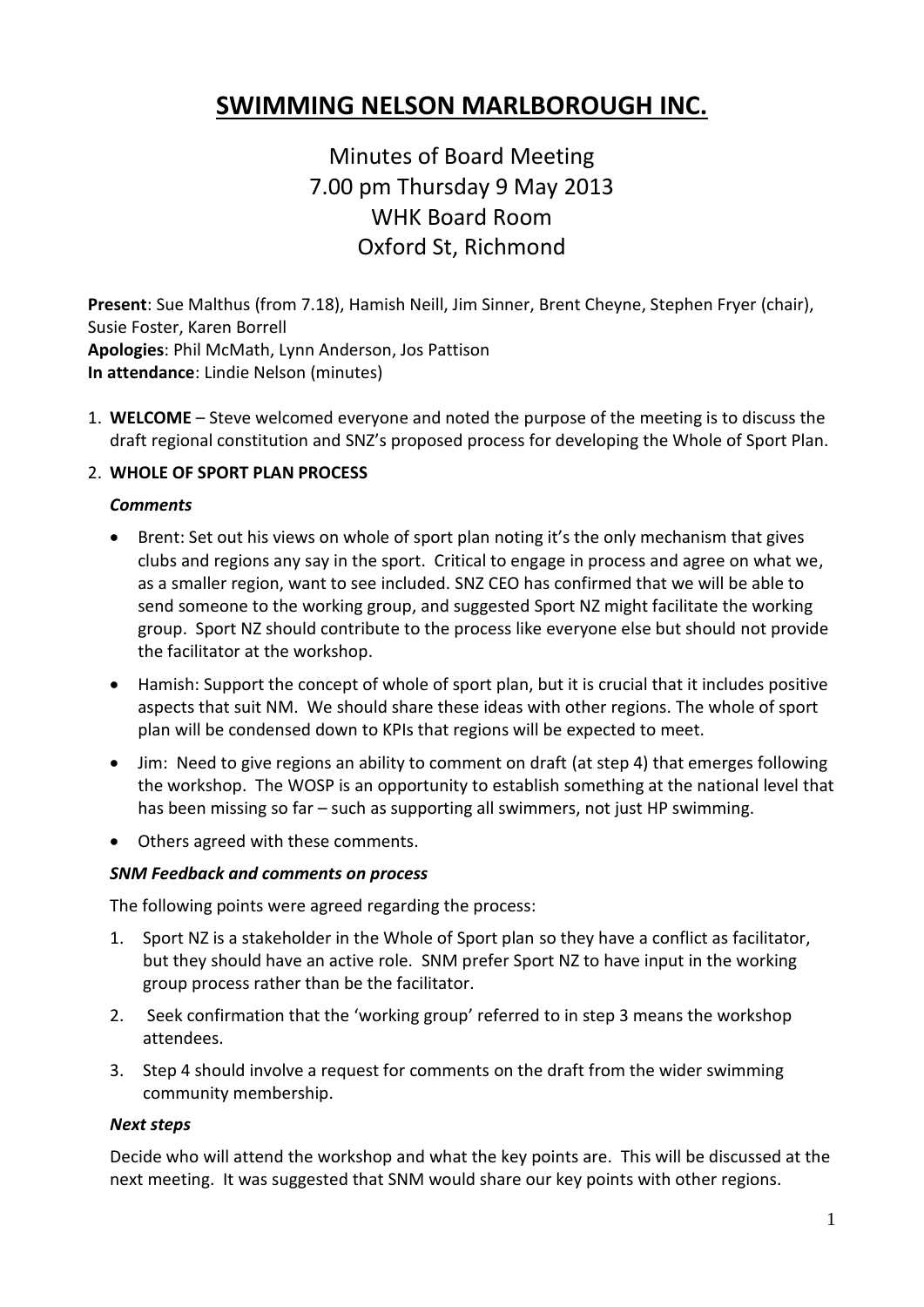## 3. **DRAFT REGIONAL CONSTITUTION**

## *Comments*

- Brent: Set out his views noting that the draft can be made to work, but there are bits that we don't like. It is a matter of trying to fine tune the document. SNM will be bound by SNZ rules and directions. Therefore Whole of Sport plan must set out who does what. The expectation that regions will be self-financing while required to meet SNZ KPIs does not recognise the reality of smaller regions, which rely on volunteers. We do not have the luxury of separating governance and operational functions by precluding any club committee members from being Board members. Suggest we focus on the 5 most important areas that we think SNZ might move on.
- Hamish: Only big objection is 6-member Board. It increases our work load substantially. Suggest adding ex-officio members and/or operating as a Management Committee. The 6 Board members would appoint a Management Committee – including all the Board members plus 4 others—and delegate all decisions to SNM MC. (Brent noted the need to check liability insurance wrt decision-makers.) Also noted that having club committee members on the Board ensures there is a flow of information within the region.
- Jim: Noted that the constitution does not include a power to appoint extra Board members. SNZ tells regions what to do, regions must pay for it. It would be helpful if SNZ would provide a template for the charter and code of conduct, which regions could then adapt as appropriate. We will need to look at a process to extract material from our constitution and standing orders to become part of new standing orders.
- Steve**:** Board structure will cause work overload. Draft does not include provisions for 2 appointed members.

## *White board notes – to be used for preparing draft submission*

- 1. Structure of Board
	- does not recognise reality of smaller regions, which rely exclusively on volunteers
	- Smaller regions do not have the luxury of separating board governance from those who actually do the work (operations). Hard enough to get full Board and full committee even when overlapping membership is allowed.
- 2. Representation at SNZ AGM
	- Who is authorised to represent region? Who are we able to appoint? 5.1(f)
	- Decided not to raise this because it's a power ('may") not an obligation.
- 3. Voting for the Board
	- Why limit clubs to nominating only 1 person?
	- Is it practical to allow clubs to have only 1 vote, when voting for 2 or more Board vacancies?
- 4. Drafting Errors
	- clause 10.2 should say 'election' rather than 'announcement'
	- **Others**